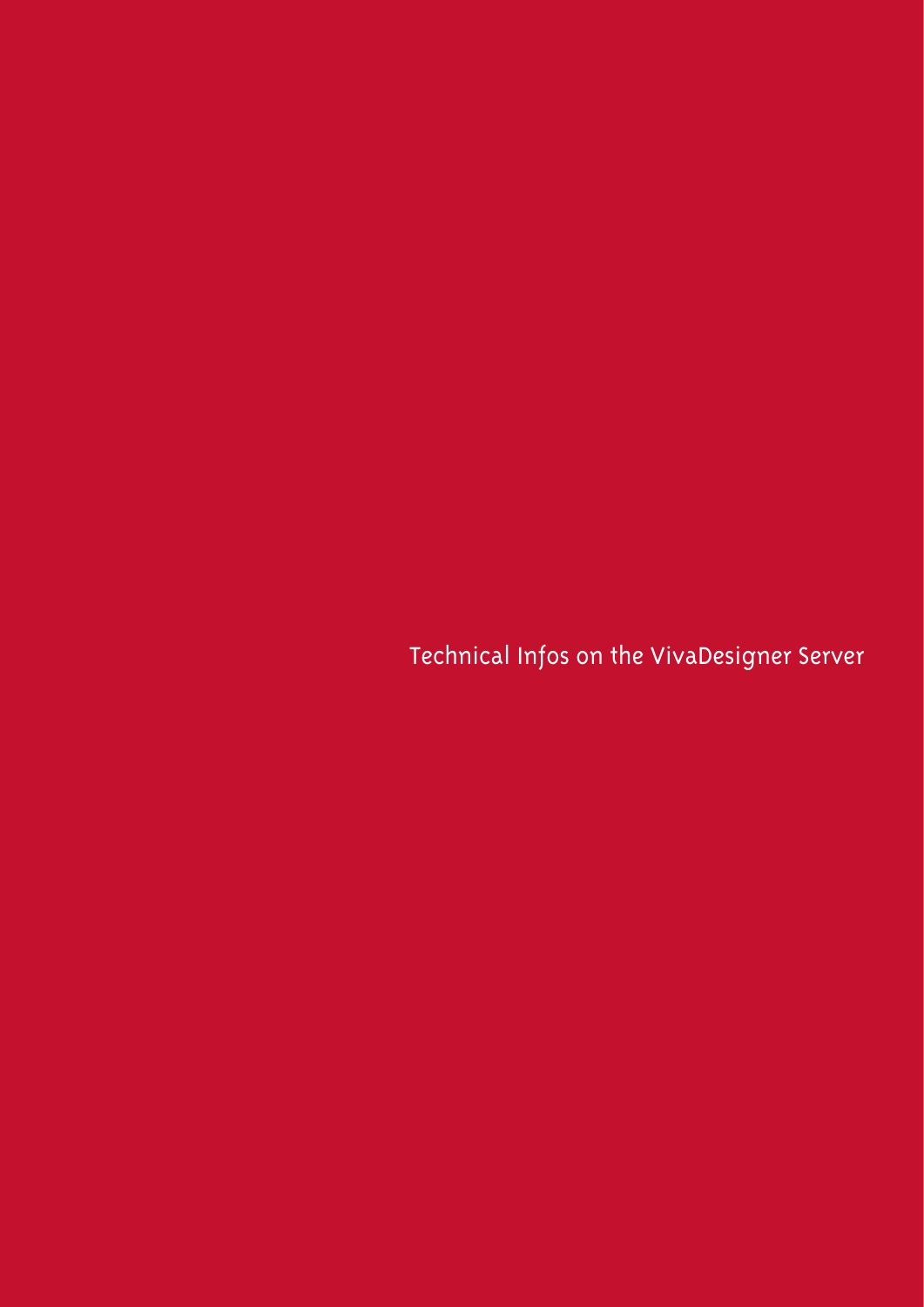# **Technical Infos on the VivaDesigner Server**

This document describes the pre-requisites for end customers who work with the VivaDesigner Web version.

### Network connection

The Web version of VivaDesigner may be used in a private or a public network. With public networks (e.g. Internet), users should have a high speed band width with DSL. We recommend a band width of at least 2-4 MBit, ideally band widths of 6MBit or more per user (as at June  $2014$ ).

## Network configuration

Communication between the browser and the server on which VivaDesigner is installed runs completely through Port 80. Therefore generally no additional setting is necessary in the Firewall.

If you work in a corporation, it may be that HTTP requests from a Proxy Server are received. This has the effect that VivaDesigner cannot be started correctly. To get around this, your system administrator may be able to configure the Proxy Server in such a way that requests to the server with VivaDesigner are not received. You can get the appropriate URL from VIVA.

If direct communication with the server on which VivaDesigner is installed is not possible, the communication may also follow via a secured HTTPS request (Standard Port  $443$ ). This option on the VIVA Server can only be activated by VIVA.

#### Hardware selection

Depending on the application, the VivaDesigner window dimensions are adapted to suit those of the web browser. The higher the resolution or screen diagonal, the more comfortable is the editing of VivaDesigner documents. Therefore a minimum screen resolution of 1680 x 1050 pixels per inch (dpi/ppi) is required. With vertical resolution, the higher the better.

There are no special requirements for the computer performance of the end customer. However, for a fluid workflow a high performance computer, comparable with an Intel i3/i5 processor is helpful but not compulsory. VivaDesigner documents can also e edited in a limited way on tablet computers or smartphones if these machines offer a suitable resolution.

#### Browser selection

To use the VivaDesigner Web version, you just need an up-to-date Internet browser. Here the current versions of Google Chrome, Firefox and Safari are all suitable. Microsoft Internet Explorer can be used with effect from version 6 but only if the free of charge PlugIn Google Chrome Frame is installed. This Plugin extends Microsoft Internet Explorer 6-9 by the corresponding functions that most of the other browsers already possess. Internet Explorer 10 (Windows 8) can be used without this PlugIn. It should however be noted that this browser is often considerably slower than the Google Chrome, Firefox or Safari browsers.